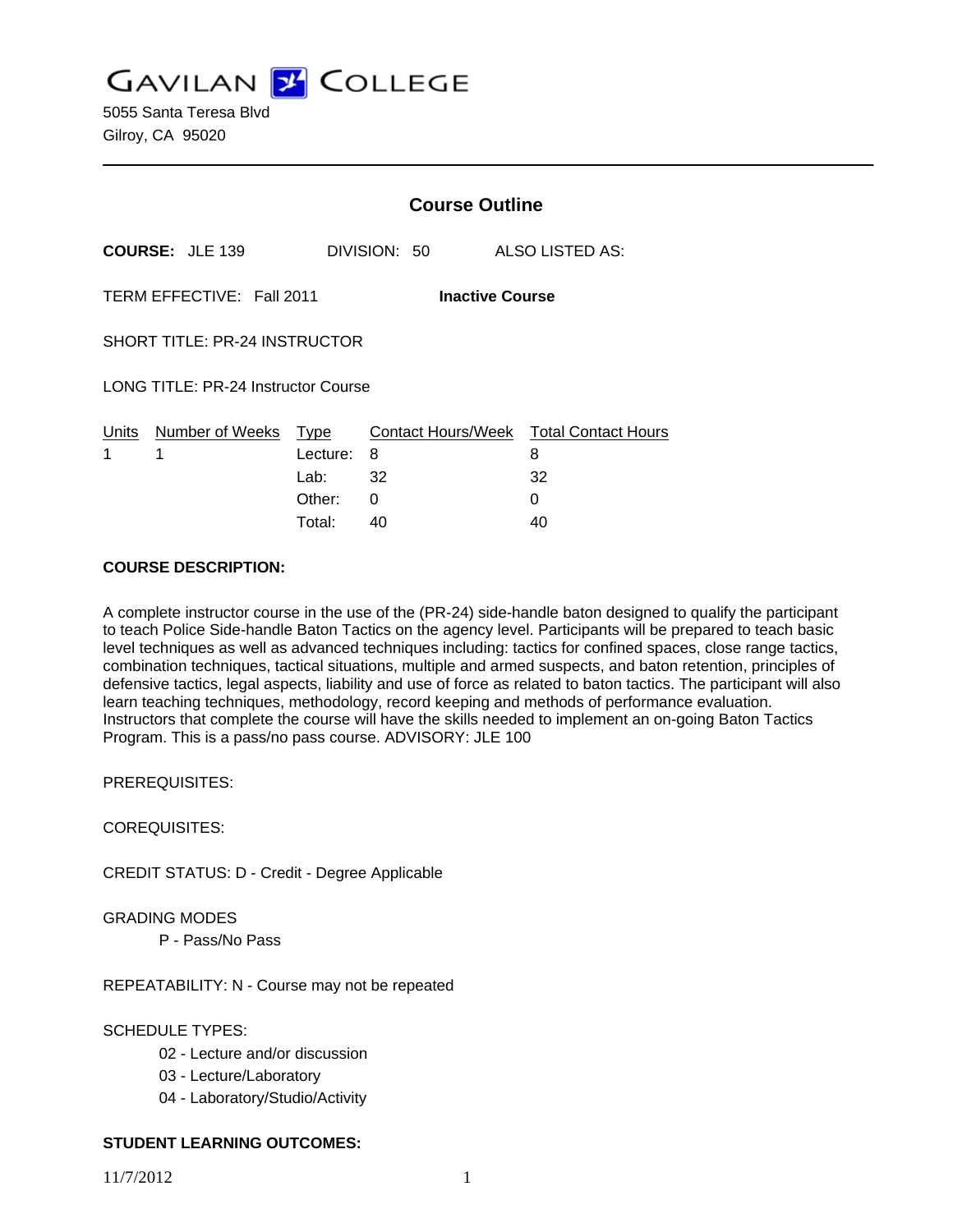1. Student will be able to teach others these skills.

#### **CONTENT, STUDENT PERFORMANCE OBJECTIVES, OUT-OF-CLASS ASSIGNMENTS**

Inactive Course: 09/26/2011 1 1 Lecture Introduction, Safety Procedures, Physical Fitness: warm-up, stretching and physical conditioning. 1 Lecture Principles of Defensive Tactics 1 Lecture Legal Aspects, Use of Force, Liability 1 Lecture PR-24 Baton Tactics 1 Lecture Stance, Approaching the Suspect, Positioning, Movement & Body Dynamics 1 Physical Training Warm-up, Stance, Grip, Positions, Drawing Baton, Footwork and Movement 1 Physical Training Striking Zones 1, 2, & 3, one and two handed 1 Physical Training Distract & strike to zones 1, 2, & 3, One & two handed (two count modified baton technique) Day 2 1 Physical Training Warm-up, review, stance, grips, positions, drawing the baton, footwork and movements 1 Physical Training Review: Striking zones 1-2-3 and distract and strike to zones 1-2-3 1 Physical Training Striking zone 4, one and two handed. Two handed low defense technique: blocking punch, kick and overhead attack with thrust counter 1 Physical Training Lower cradle technique: strike to zones 1-2-3-4, distract and strike to zones 1-2-3, defense against a punch, kick and over head attack with strike and thrust counter 1 Physical Training Warm-up, upper cradle technique: strike to zones 1-2-3-4, distract and strike, defense

against a punch, kick and over head attack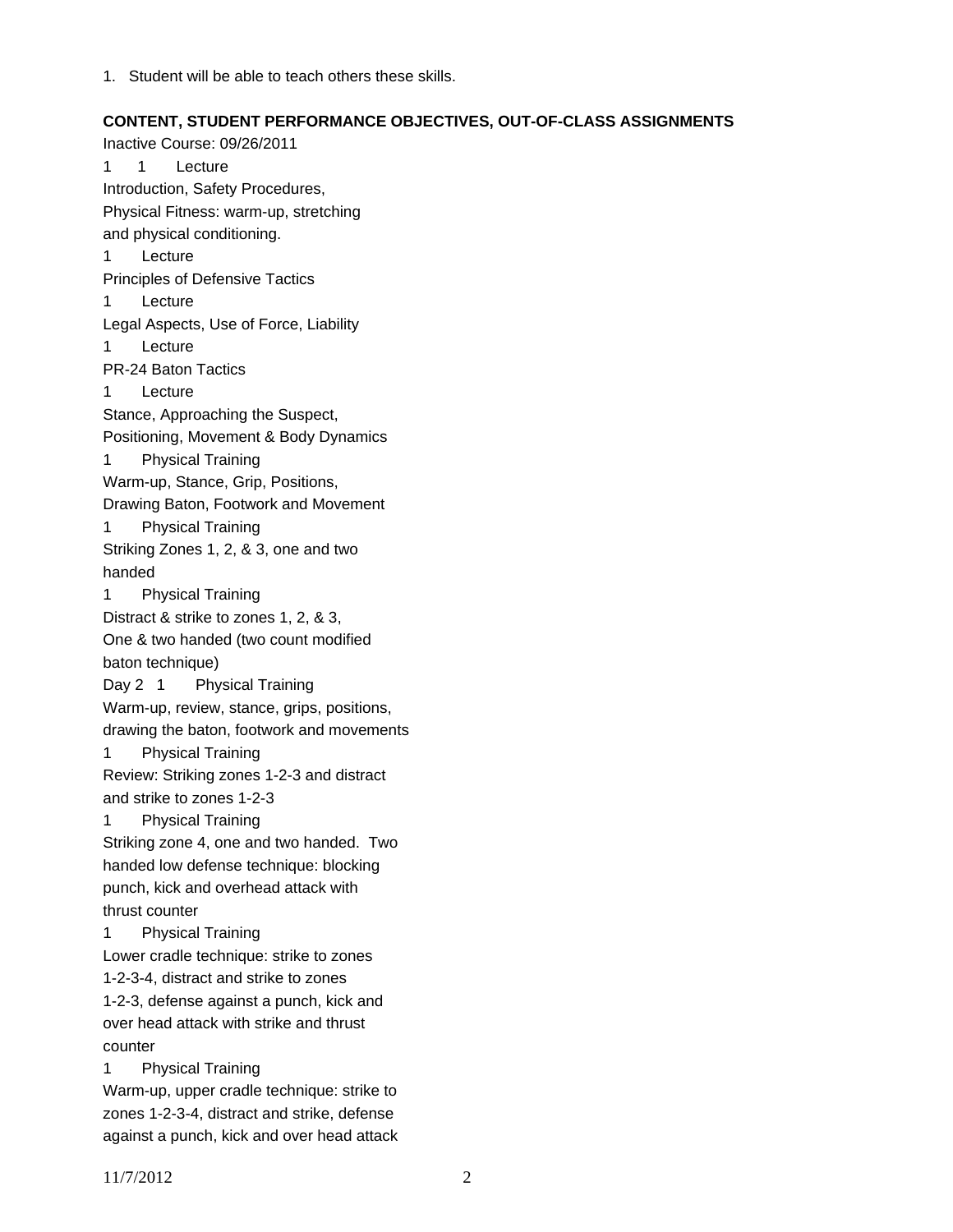with strike and thrust counter 1 Physical Trainning Baton retention techniques: Against one hand grasp to tip, two hand grasp to tip, and two hand grasp to opposite ends of the baton 1 Physical Training Review of all baton techniques 1 Physical Training Work on heavy bag Day 3 1 Lecture Instructional techniques, developing lesson plans 1 Lecture Methodology of preseting techniques, record keeping and qualifications by instructor 1 Physical Training Review baton techniques: striking zones 1-2-3-4, distract and strike to zones 1-2-3, two handed low defense, lower cradle and upper cradlee 1 Physical Training Review: Baton retention techniques. Techniques from ring: draw and thrust, draw and strike, block and one hand strike from the ring with thrust follow-up, three count from the ring technique 1 Physical Training Close range tactics and confined spaces; block a punch and one hand strike, lower cradle: block with short shaft and thrust. Yawara handle strike 1 Physical Training Two handed chop to the clavical, two handed elbow strike, back hand strike, combination techniques: thrust, thrust through forehand, over hand thrust and chopping strike (five count thrust technique) 1 Physical Training Multiple suspects, suspects approaching from the front, sides and rear 1 Physical Training Review: techniques from ring, close range tactics, two handed chop, two handed elbow strike, back hand strike, combinations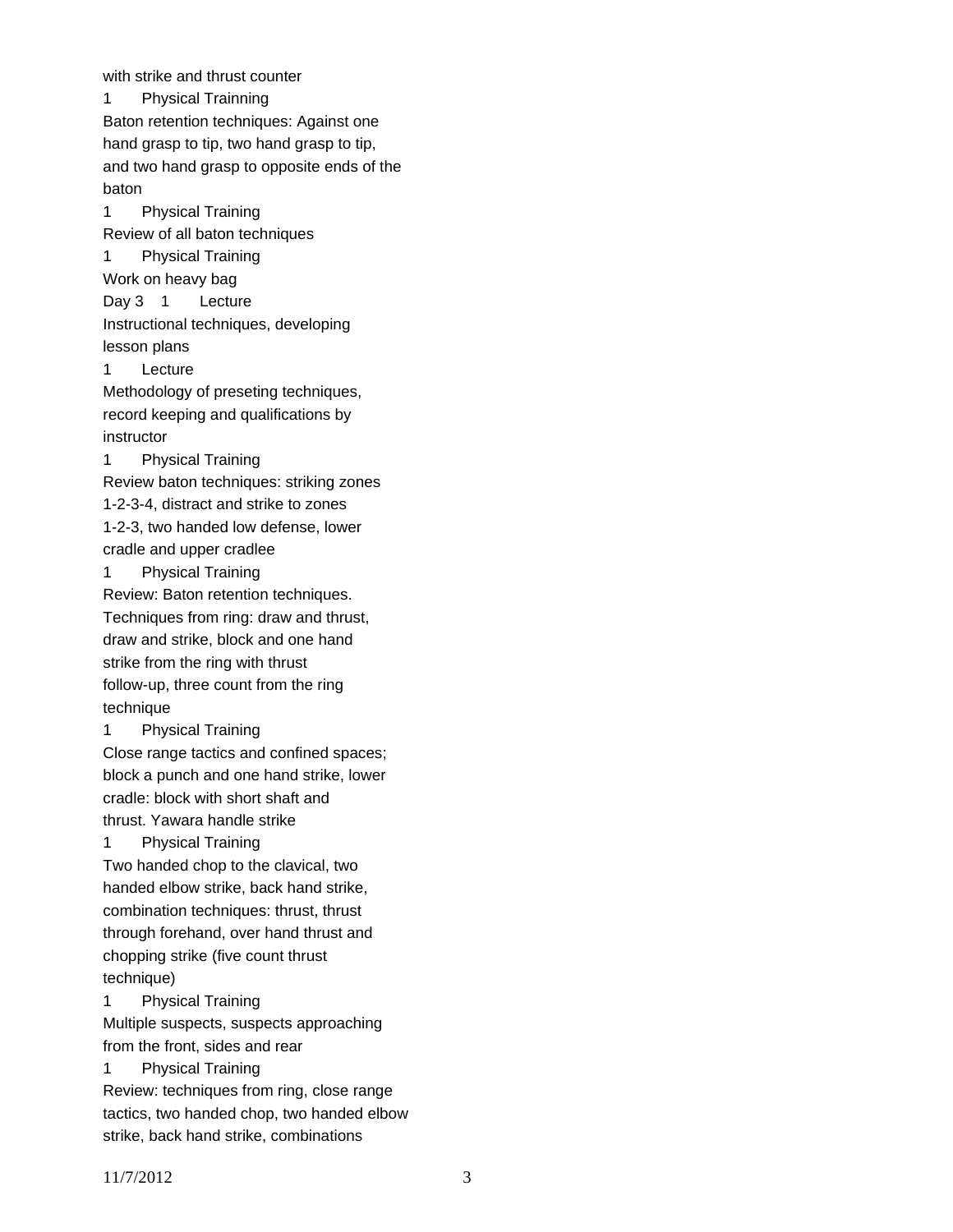with thrusts, multiple suspects

Day 4 1 Student Presentations

1 - Lecture: Baton Tactics

2 - Lecture: Principles of Defensive **Tactics** 

1 Student Presentations

3 - Warm-up, stance, grips, positions, movements

4 - Striking zones 1-2-3-4

1 Student Presentations

5 - Distract and strike to zones 1-2-3, two handed chop, two handed elbow strike, back hand strike

6 - Two handed low defense technique: blocking a punch, kick and overhead attack with counte. Combination techniques with thrust, over hand thrust, through the forehand, chopping strike

1 Student Presentations

7 - Lower cradle technique: defense against a punch, kick and over head attack with strike and thrust counter. Block with short shaft and thrust. 8 - Upper cradle technique: strike to zones 1-2-3-4, distract & strike, defense against a punch, kick & over head attack with strike and thrust counter

1 Student Presentations 9 - Baton retention techniques: against one hand grasp to tip, two hand grasp to tip, and two hand grasp to opposite ends of the baton 10 - Close range tactics and confined spaces: block a punch and one hand strike, Yawara handle strike, from ring: draw and thrust, draw and strike, block and one hand strike from the ring with thrust follow-up, three count from the ring technique 1 Student Presentations

11 - Multiple suspects

12 - Heavy bag work

1 Overview of student presentations

Overview and review for written test

1 Physical Training

Free form exercise and Kata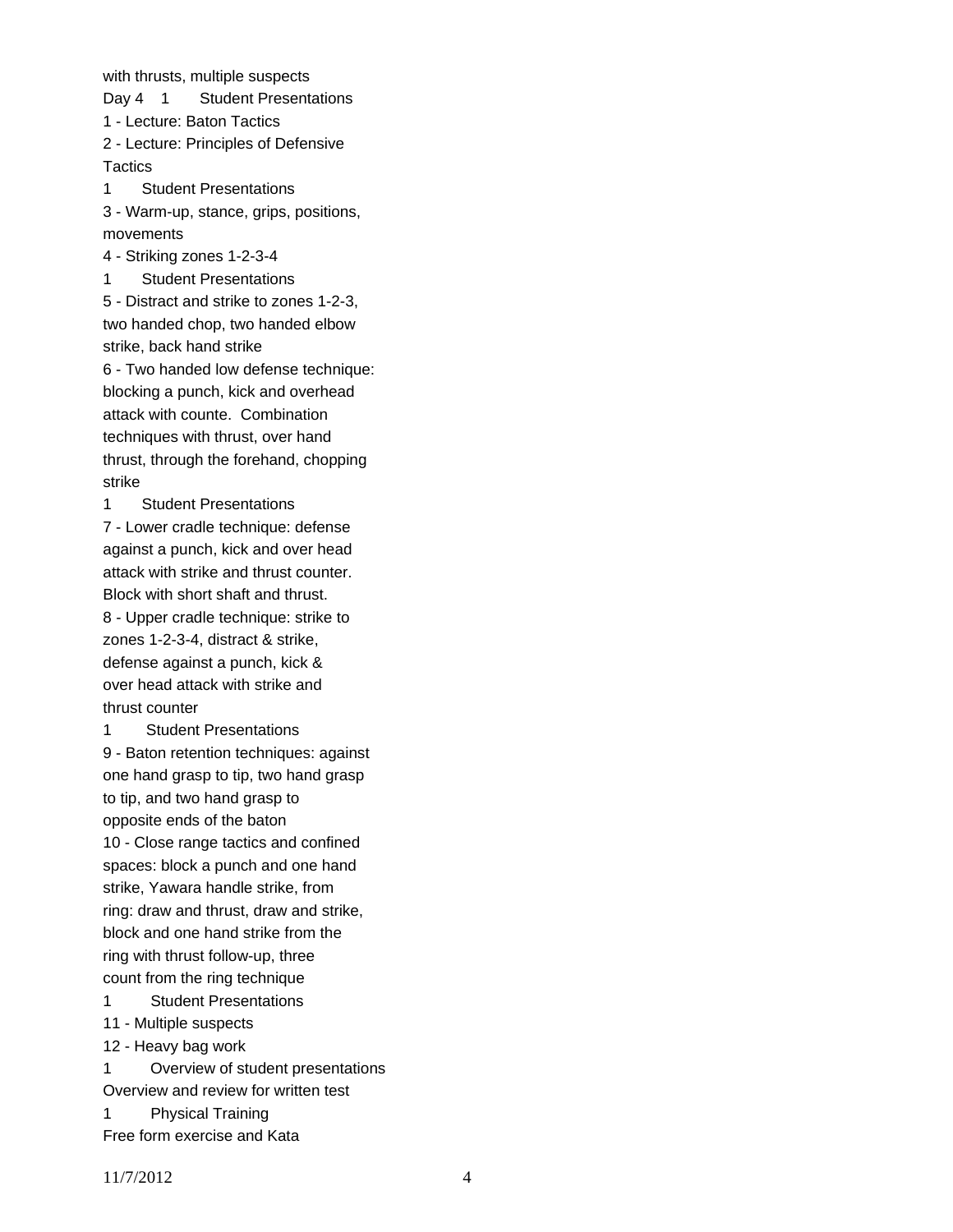Day 5 4 Written Test and Physical Performance **Evaluations** 

1 Physical Training

Warm-up, free form and kata practice

1 Physical Training

Air shield and heavy bag

1 Performance evaluation practice by students

Review of baton techniques with

evaluation, practice by students

Course summary

COURSE OBJECTIVES:

Instructional Techniques

1. The student will develop the skill and knowledge to teach side-handle (PR-24) baton tactics on an agency level and to develop and implement an on-going baton tactics training program within the agency.

2. The student will understand proper teaching techniques and methodology.

3. The student will be able to develop lesson plans, course outlines, inter-departmental qualifications, evaluation procedures and record system for the agency's baton tactics training program.

4. The student will be able to identify and employ proper safety procedures for baton tactics training sessions. Legal Aspects and Use of Force

5. The student will understand and be able to teach laws, legal aspects, liabilities and obligations pertaining to use of force and baton tactics.

Principles of Defensive Tactics

6. The student will be able to identify and teach basic principles and premises of defensiive tactics. Baton Techniques

7. The student will learn and demonstrate the ability to teach the effective use of side-handle baton tactics.

8. The student will demonstrate the ability to determine and teach in which situations the use of the policy baton would be appropriate and/or justified.

9. The student will identify the vital body poits and bone edges that constitute policy baton "target" areas. The student will identify those body points that are susceptible to lethal baton blows.

10. The studet will identify those batons most commonly used by law enforcement and the limitations imposed upon their use.

11. Given a teaching assignment, the student will properly demonstrate the ability to execute and teach the following baton techniques:

a. foot movements which allow him/her to enter/avoid the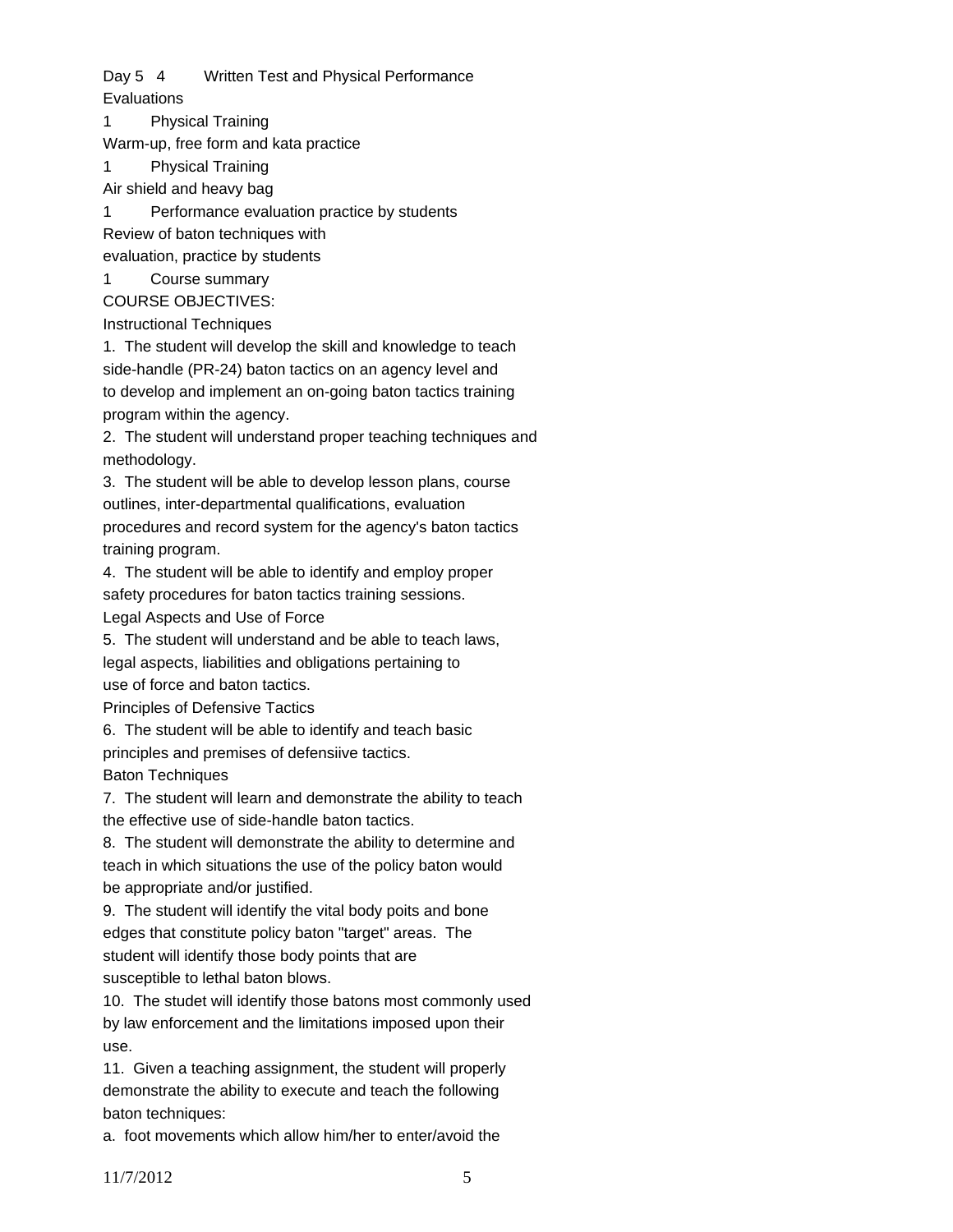suspect's position.

- b. distract and strike (two count modified technique)
- c. three count from the ring
- d. two handed low defense technique
- e. five count thrust technique
- f. upper cradle technique
- g. lower cradle technique
- h. striking hand techniques
- i. close range techniques
- j. techniquesad movements for multiple suspects
- k. baton retetionn techniques

## Baton Demonstration

12. The student will understand and be able to teach the proper use of the side-handle baton.

13. The student will demonstrate the proper use of the sidehandle baton.

14. The student will demonstrate acceptable baton techniques to be used in subduing an aggressive suspect, using proper foot work, and coordination, without losing body balance.

15. The student will demonstate those baton techniques used to escape a suspect's aggressive grab of the officer and/or baton.

16. In a simulated situation, the student will effectvely demonstrate acceptable baton techniques and foot work to be used when subduing multiple aggressive suspects without losing body balance.

# METHODS OF INSTRUCTION:

- 1) Lecture
- 2) Demonstration
- 3) Practical application
- 4) Arres./Control simulation
- 5) Student presentation of instructional blocks
- 6) Self-evaluation via video taping
- 7) Evaluation by written exam
- 8) Physical performance

## **REPRESENTATIVE TEXTBOOKS:**

**Handouts** 

# **ARTICULATION and CERTIFICATE INFORMATION**

 Transferable CSU, effective 199930 UC TRANSFER: Not Transferable Associate Degree: CSU GE: IGETC: CSU TRANSFER: